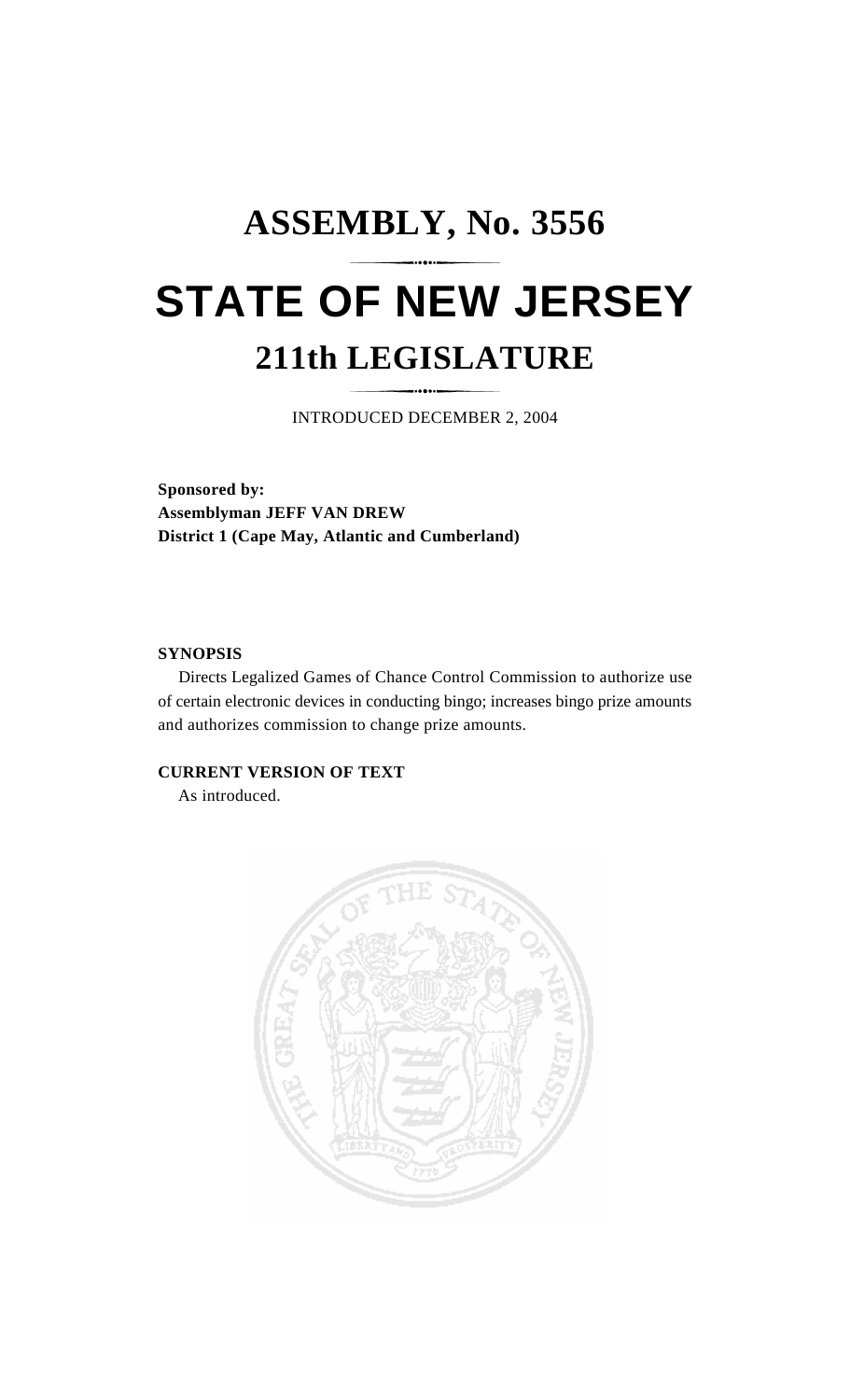**AN ACT** directing the use of certain electronic devices in conducting bingo and increasing certain prize amounts and amending P.L.1954, c.6. **BE IT ENACTED** *by the Senate and General Assembly of the State of New Jersey:* 1. Section 2 of P.L.1954, c.6 (C.5:8-25) is amended to read as follows: 2. It shall be lawful for the governing body of any municipality, at any time after this act shall become operative within such municipality and except when prohibited by this act, to license bona fide organizations or associations of veterans of any war in which the United States has been engaged, churches or religious congregations and religious organizations, charitable, educational and fraternal organizations, civic and service clubs, senior citizen associations and clubs, officially recognized volunteer fire companies, and officially recognized volunteer first aid or rescue squads, to hold and operate games of chance of, and restricted to, the specific kind of game of chance commonly known as bingo or lotto played for prizes with cards bearing numbers or other designations, five or more in one line, the holder covering numbers, as objects, similarly numbered, are drawn from a receptacle and the game being won by the person who first covers a previously designated arrangement of numbers on such a card, by selling shares or tickets or rights to participate in such games and by conducting the games accordingly, when the entire net proceeds of such games of chance are to be devoted to educational, charitable, patriotic, religious or public-spirited uses, and, in the case of senior citizen associations or clubs, to the support of such organizations, and for any such organization, association, church, congregation, society, club, fire company, first aid or rescue squad, or senior citizen association or club, when so licensed, to hold, operate and conduct such games of chance by its active members pursuant to this act and such license, and under such conditions and regulations for the supervision and conduct thereof as shall be prescribed by rules and regulations duly adopted from time to time by the Legalized Games of Chance Control Commission, hereinafter designated as the control commission, not inconsistent with the provisions of this act, but only when the entire net proceeds thereof are devoted to the uses aforesaid and for any person or persons to participate in and play such games of chance conducted under any such license. 42 The control commission shall, pursuant to regulations promulgated by it, authorize the use in conducting bingo or lotto of electronic

**EXPLANATION - Matter enclosed in bold-faced brackets [thus] in the above bill is not enacted and is intended to be omitted in the law.**

**Matter underlined thus is new matter.**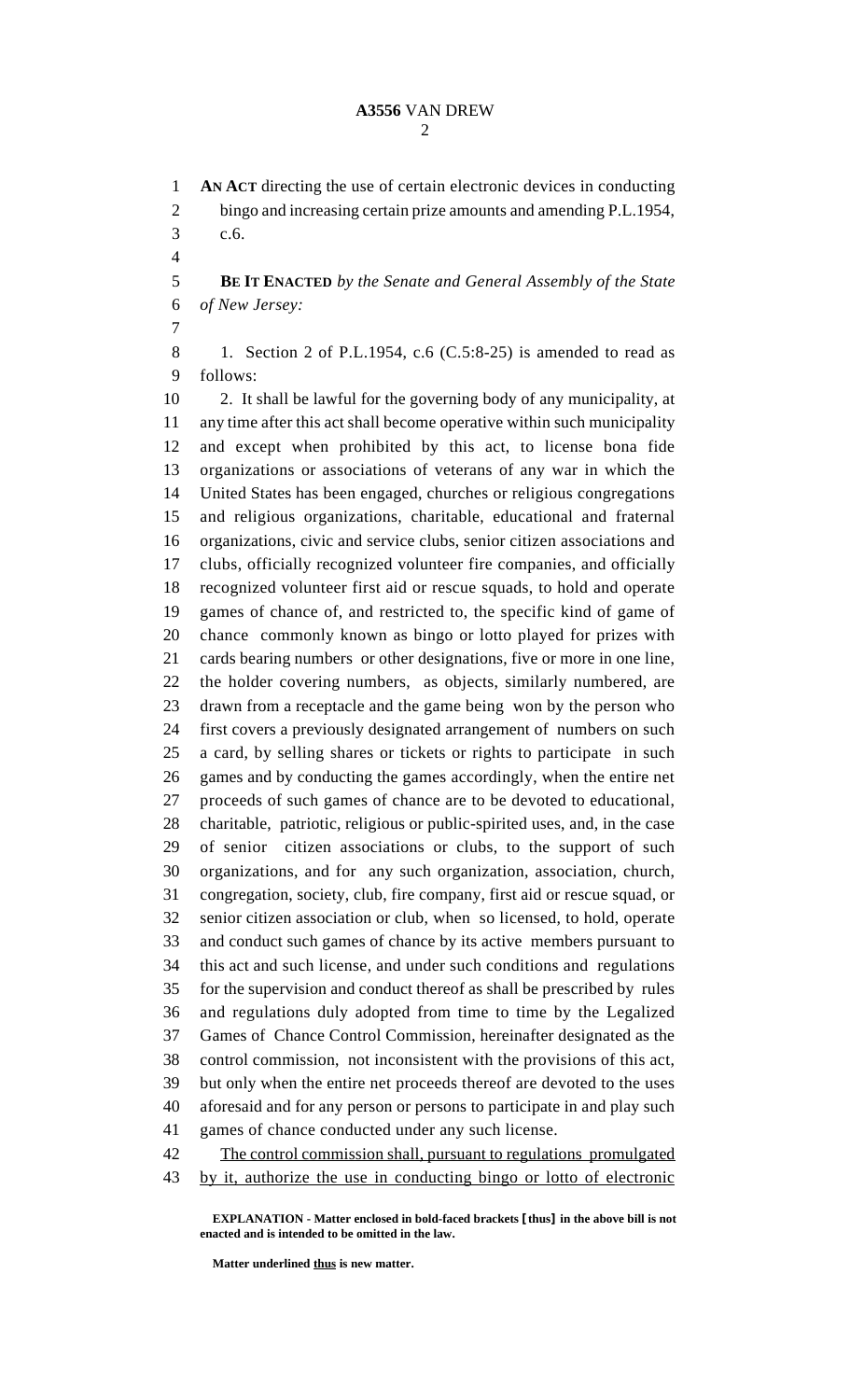devices that are the functional equivalent of the cards, numbered 2 objects, and receptacle described herein to the extent that the use of such devices is not inconsistent with any other provision of this act or the provisions of subparagraph A of New Jersey Constitution, Article IV, Section 7, paragraph 2. Any such electronic device shall comply with specifications prescribed by the commission and shall be approved by the commission prior to use. Nothing contained in this section shall be construed as allowing electronic devices used by a qualified organization in conducting bingo or lotto to be linked to electronic devices used by any other qualified organization in conducting bingo 11 or lotto. (cf: P.L.1973, c. 127, s.1) 2. Section 4 of P.L.1954, c.6 (C.5:8-27) is amended to read as follows: 4. The governing body of the municipality shall make an investigation of the qualifications of each applicant and the merits of each application, with due expedition after the filing of the application, and if it shall determine that the applicant is duly qualified to be licensed under this act to hold, operate and conduct games of chance under the provisions of this act and the rules and regulations governing the holding, operation and conduct thereof in the municipality; that the member or members of the applicant designated in the application to hold, operate or conduct the games of chance which the license is applied for are bona fide active members of the applicant and are persons of good moral character and have never been convicted of crime; that such games of chance are to be held, operated and conducted in accordance with the provisions of this act and in accordance with the rules and regulations governing the holding, operation and conduct thereof and that the proceeds thereof are to be disposed of as provided by this act, and if the governing body is satisfied that no commission, salary, compensation, reward or recompense whatever will be paid or given to any person holding, operating or conducting or assisting in the holding, operation or conduct of any such game of chance except as in this act otherwise provided; and that no prize will be offered and given in excess of the sum or value of **[**\$250.00**]** \$1,000, or an amount established by regulation of the control commission not earlier than one year after the effective date of P.L. , c. (now pending before the Legislature as 40 this bill), in any single game of chance, and that the aggregate of all prizes offered and given in all such games of chance, held, operated and conducted on a single occasion, under said license shall not exceed the sum or value of **[**\$1,000.00**]** \$3,000, or an amount established by regulation of the control commission not earlier than one year after the 45 effective date of P.L., c. (now pending before the Legislature as 46 this bill), it shall issue a license to the applicant for the holding,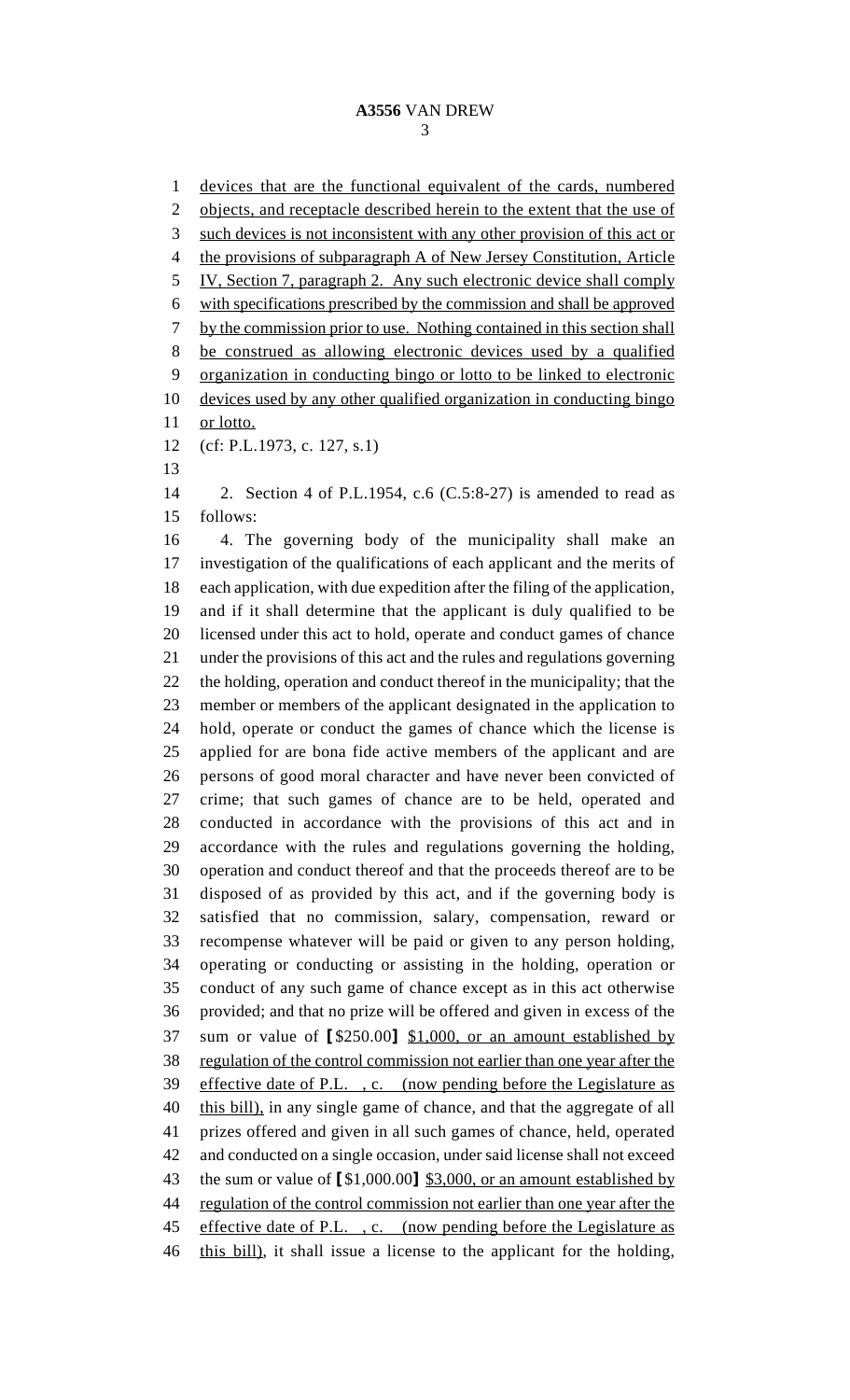operation and conduct of the specific kind of games of chance applied for, accordingly, upon payment of a license fee or fees prescribed by regulation promulgated by the control commission for each occasion upon which any game or games are to be conducted under such license. The **[**\$250.00**]** \$1,000 limitation on single game prizes and the **[**\$1,000.00**]** \$3,000 aggregate prize limitation established in this section shall not apply to games in which the prize is determined based upon a percentage of the gross receipts from the sale of cards to participate in the game. The control commission shall, by regulation, prescribe the method of play and set the minimum and maximum percentage to be awarded in any such game. No license for the holding, operation and conduct of any game or games of chance shall be issued under this act which shall be effective for a period of more than one year. (cf: P.L.1994, c.63, s.4) 3. Section 12 of P.L.1954, c.6 (C.5:8-35) is amended to read as follows: 12. No amount in excess of the amount prescribed by regulation promulgated by the control commission shall be charged by any licensee for admission to any room or place in which any game or games of chance are to be held, operated and conducted under any license issued under this act, which admission fee, upon payment thereof, shall entitle the person paying the same to a card entitling him to participate without additional charge in all regular games of chance to be played under such license on such occasion, and no charge in excess of the amount prescribed by regulation promulgated by the control commission shall be made for a single opportunity to participate in all special games to be played under such license on such occasion. No prize greater in amount or value than **[**\$250.00**]** \$1,000, or an amount established by regulation of the control commission not earlier than one year after the effective date of P.L. , c. (now pending before the Legislature as this bill), shall be offered or given in any single game conducted under any such license and the aggregate amount or value of all prizes offered and given in all games played on a single occasion shall not exceed **[**\$1,000.00, except as otherwise provided for by P.L.1954, c.6 (C.5:8-24 et seq.)**]** \$3,000 or an amount established by regulation of the control commission not 40 earlier than one year after the effective date of P.L., c. (now pending before the Legislature as this bill), and all winners shall be determined and all prizes shall be awarded in any game played on any occasion within the same calendar day as that upon which the winner is determined.

(cf: P.L.1994, c.63, s.9)